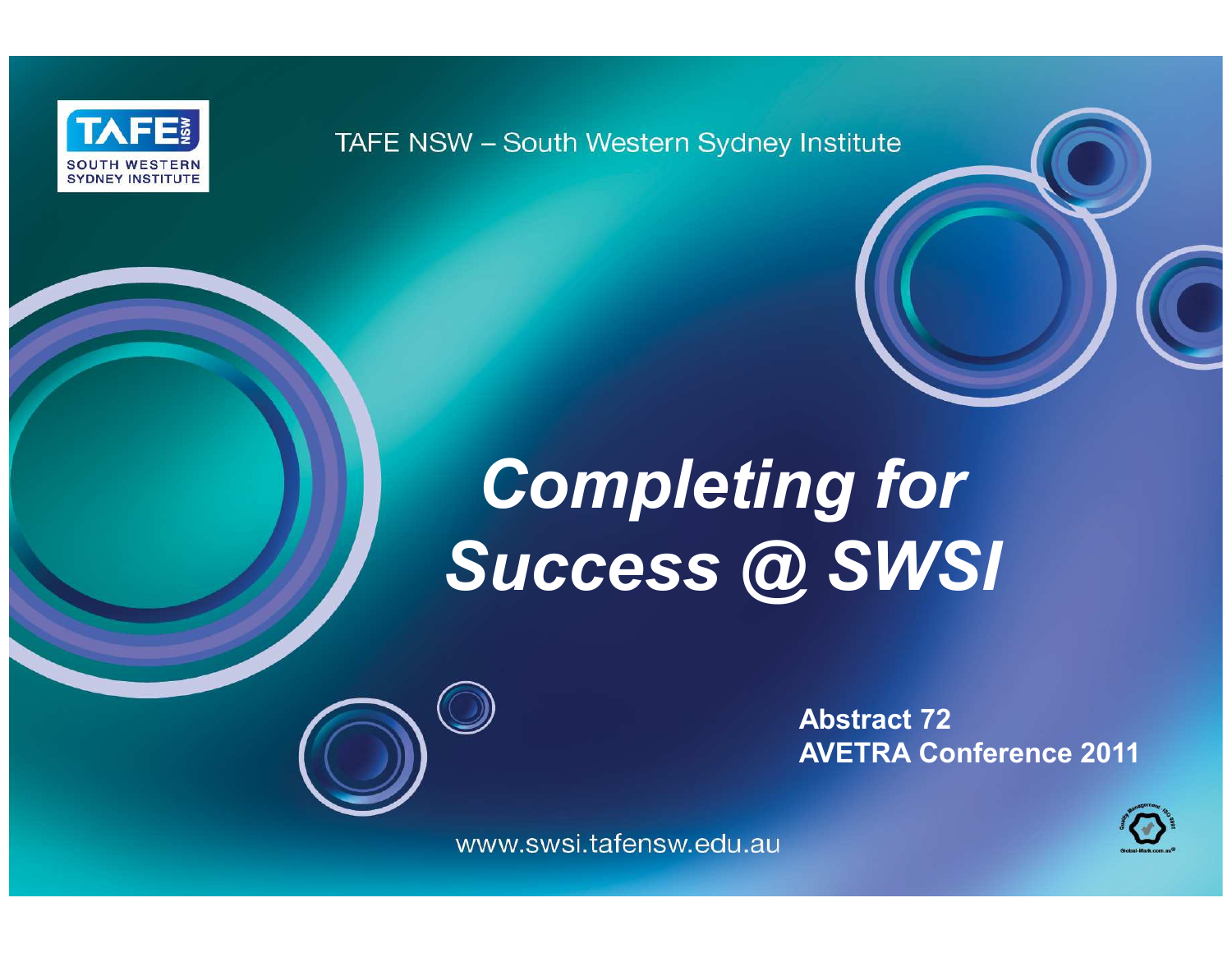

### Presenters

#### Carol-Anne Blecich

 Associate Director Strategy and Development TAFE NSW - South Western Sydney Institute

#### Rosemary Lasaro

Manager GovernanceTAFE NSW - South Western Sydney Institute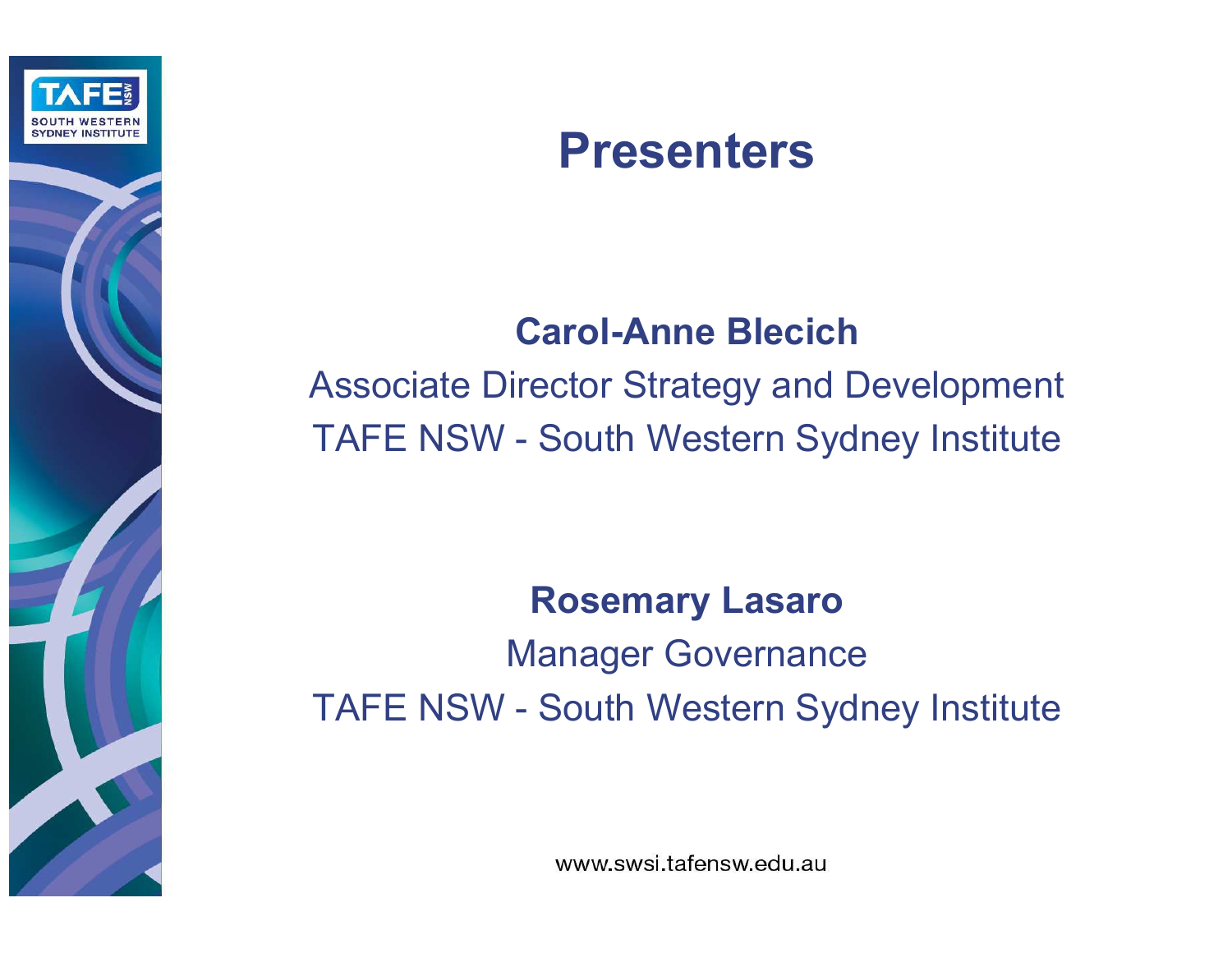

## Commitment to Completions

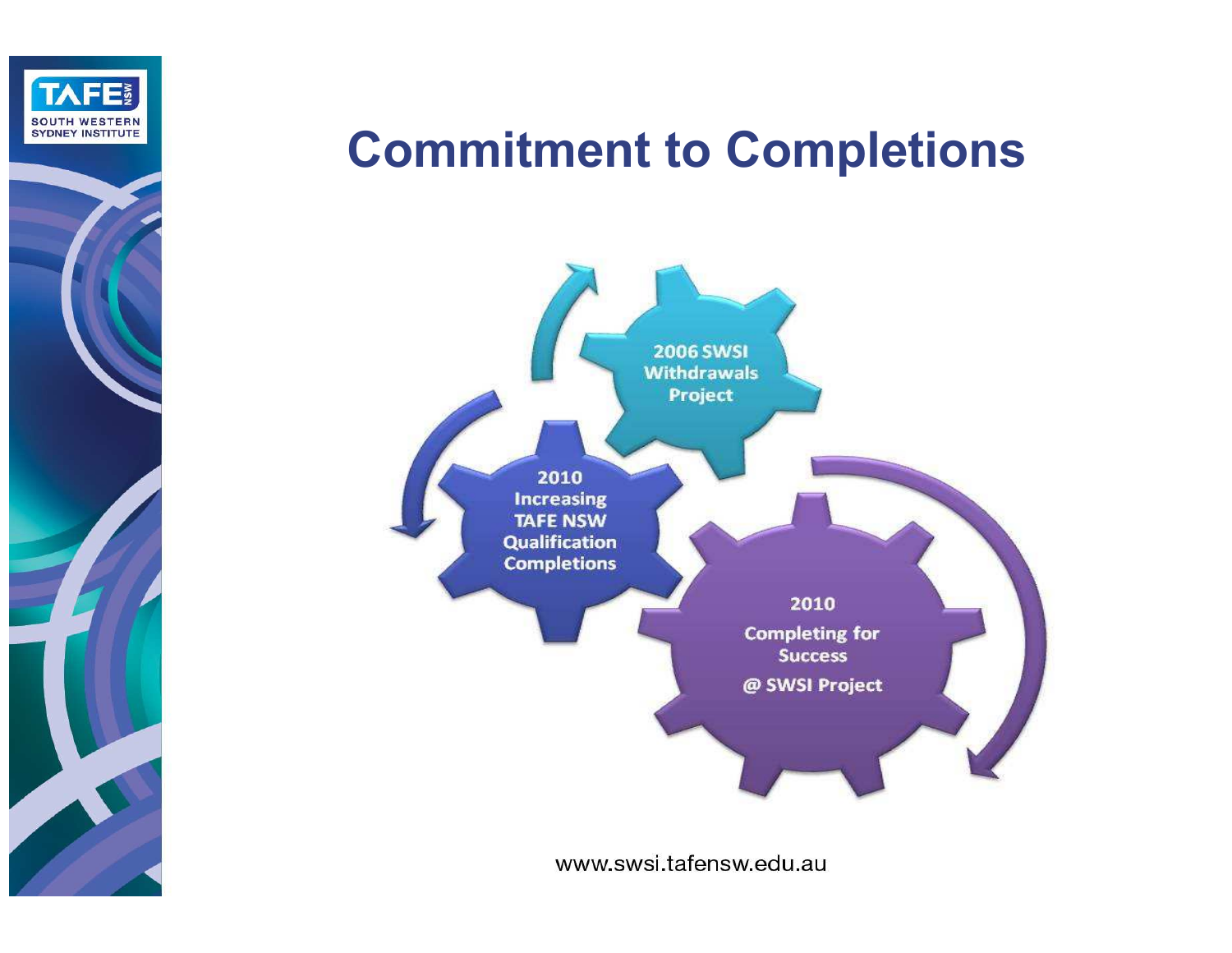

# Project Focus

• Eight Institute action research projects formed part of the *Completing for Success @ SWSI* project in 2010.

### APPRENTICESHIP

- Certificate III in Automotive Mechanical Technology (Light Vehicle)
- Certificate III and Certificate IV in Plumbing
- Certificate III in Commercial Cookery (Trade) & Certificate III in Meat Retailing (Butchery Trade)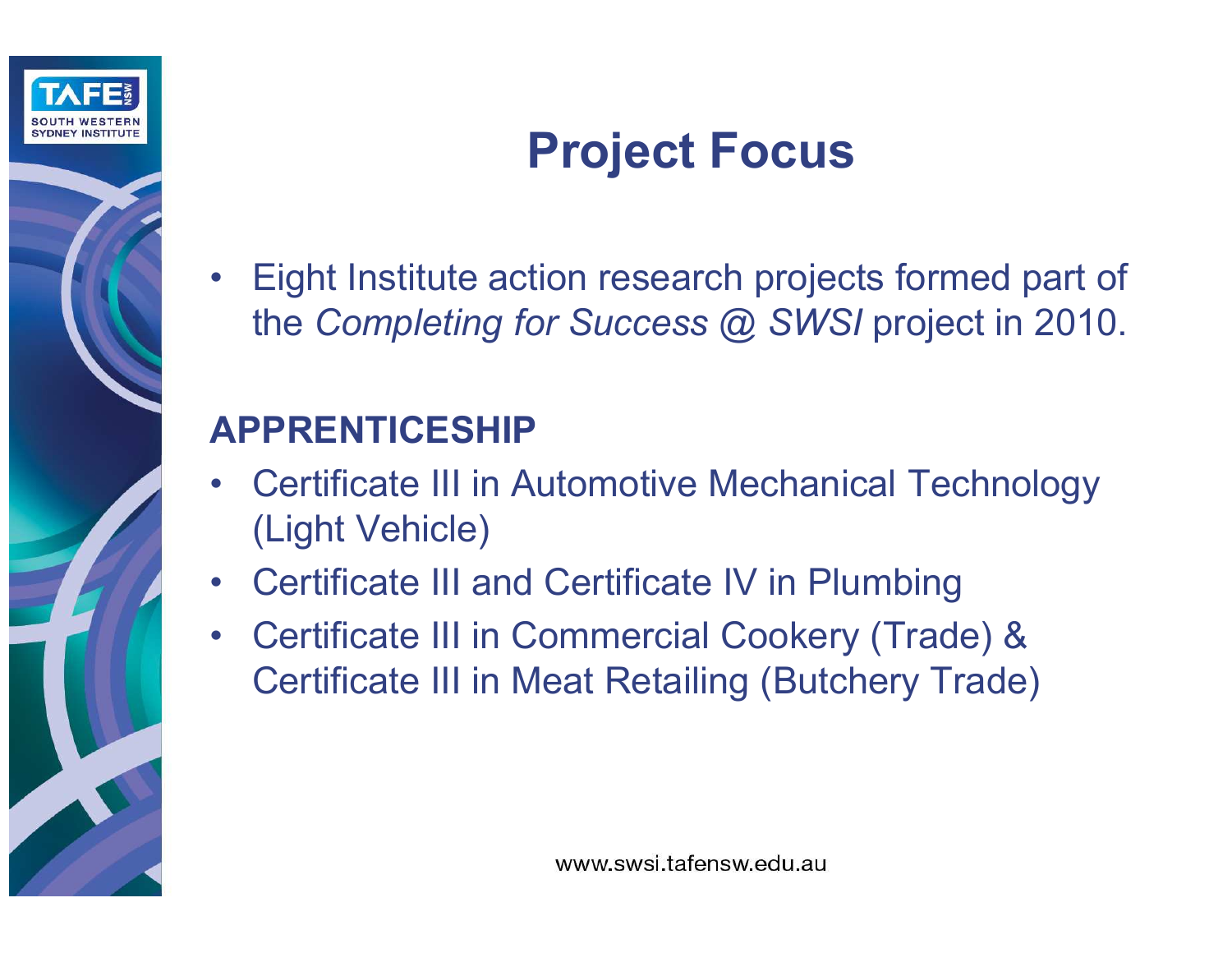

## Project Focus (cont).

#### SOCIAL INCLUSION TARGET GROUPS

• Teaching and Learning strategies to improve qualification completions for social inclusion target and equity groups

#### HIGHER LEVEL QUALIFICATIONS

- •Certificate IV in Small Business
- • Certificate IV and Diploma in Information Technology (Networking)

#### CERTIFICATE II AND III COURSES

- Certificate II in English for Speakers of Other Languages (ESOL) •
- •Certificate II in Hairdressing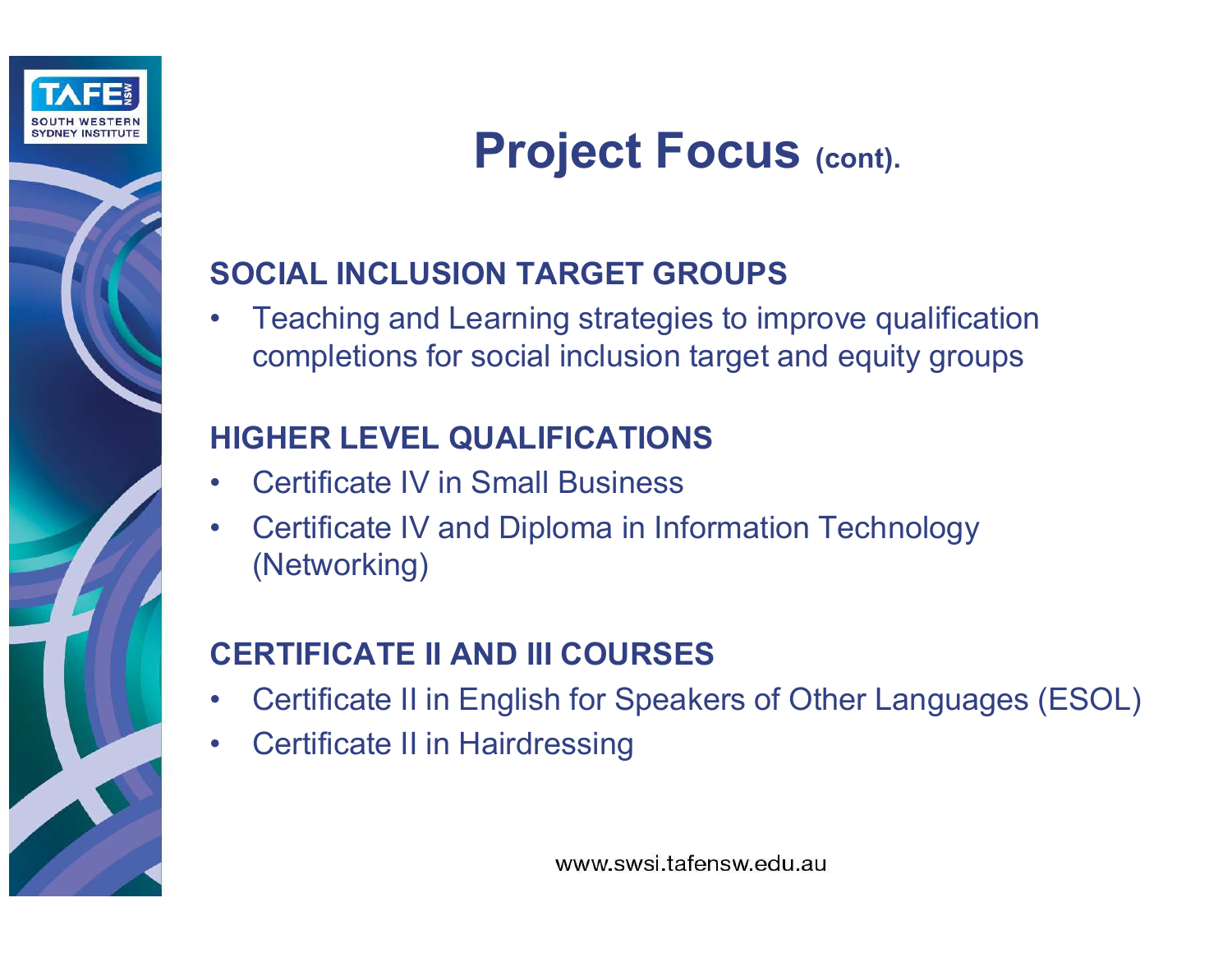

# Research and Data

• Teams were provided with data sets for the last three calendar years

• Data was interrogated to identify qualifications that were experiencing low completions and to track individual pathways

• Literature review was provided to research teams to provide a platform for their research projects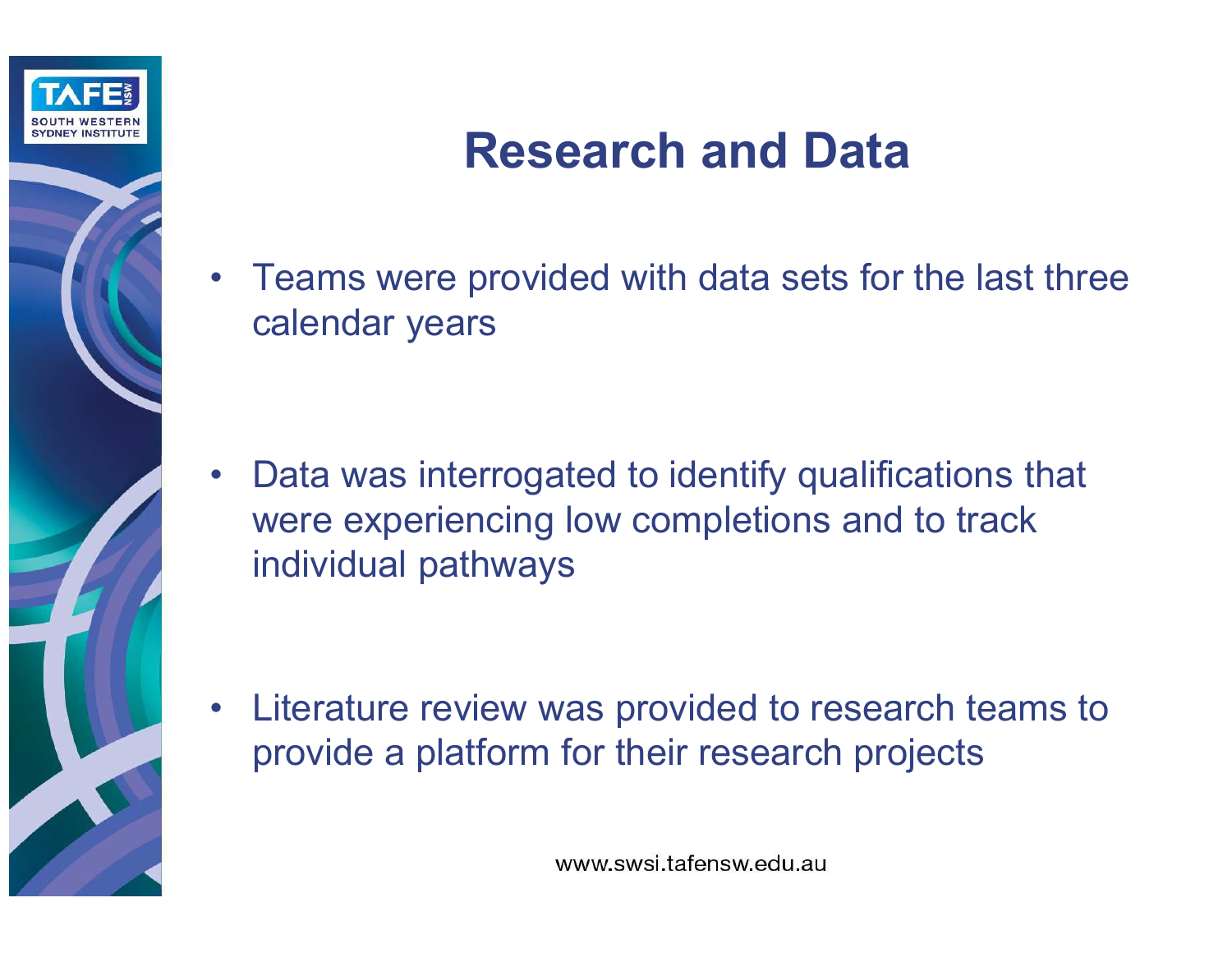

# Project Methodologies

- • Institute teams focused on completions in particular qualifications, groups of related qualification and student cohorts
- Teams investigated course areas were data indicated their was a significantly low level of completions or high risk areas
- Quantitative and qualitative data on reasons for students' non completions through a range of methods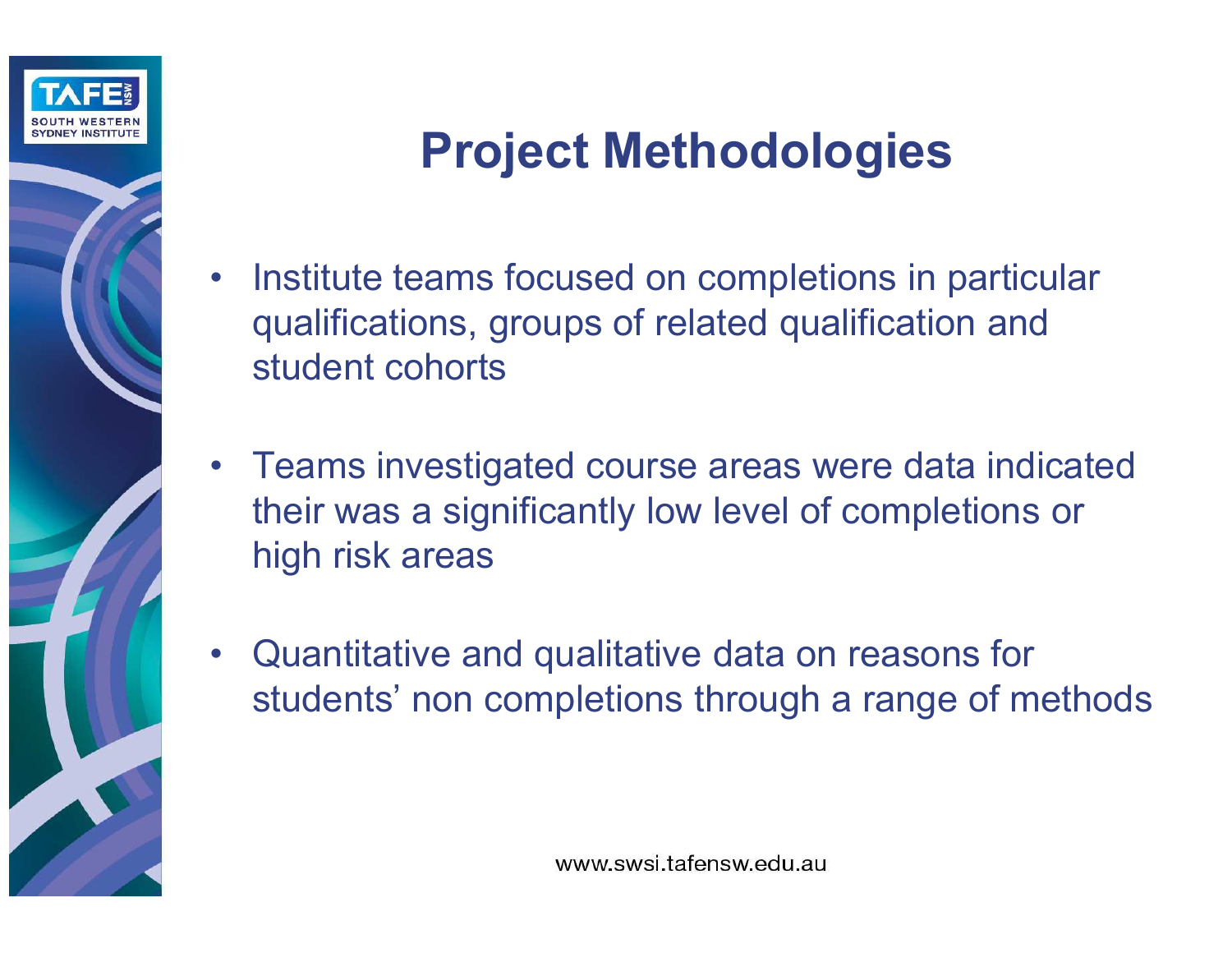

# Key Findings

#### COURSE DURATION AND SKILL SETS

#### PRE-ENROLMENT SCREENING AND INFORMATION SESSIONS

EMPLOYER ENGAGEMENT

COLLABORATIVE PARTNERSHIPS

PROFESSIONAL TEACHING PRACTICE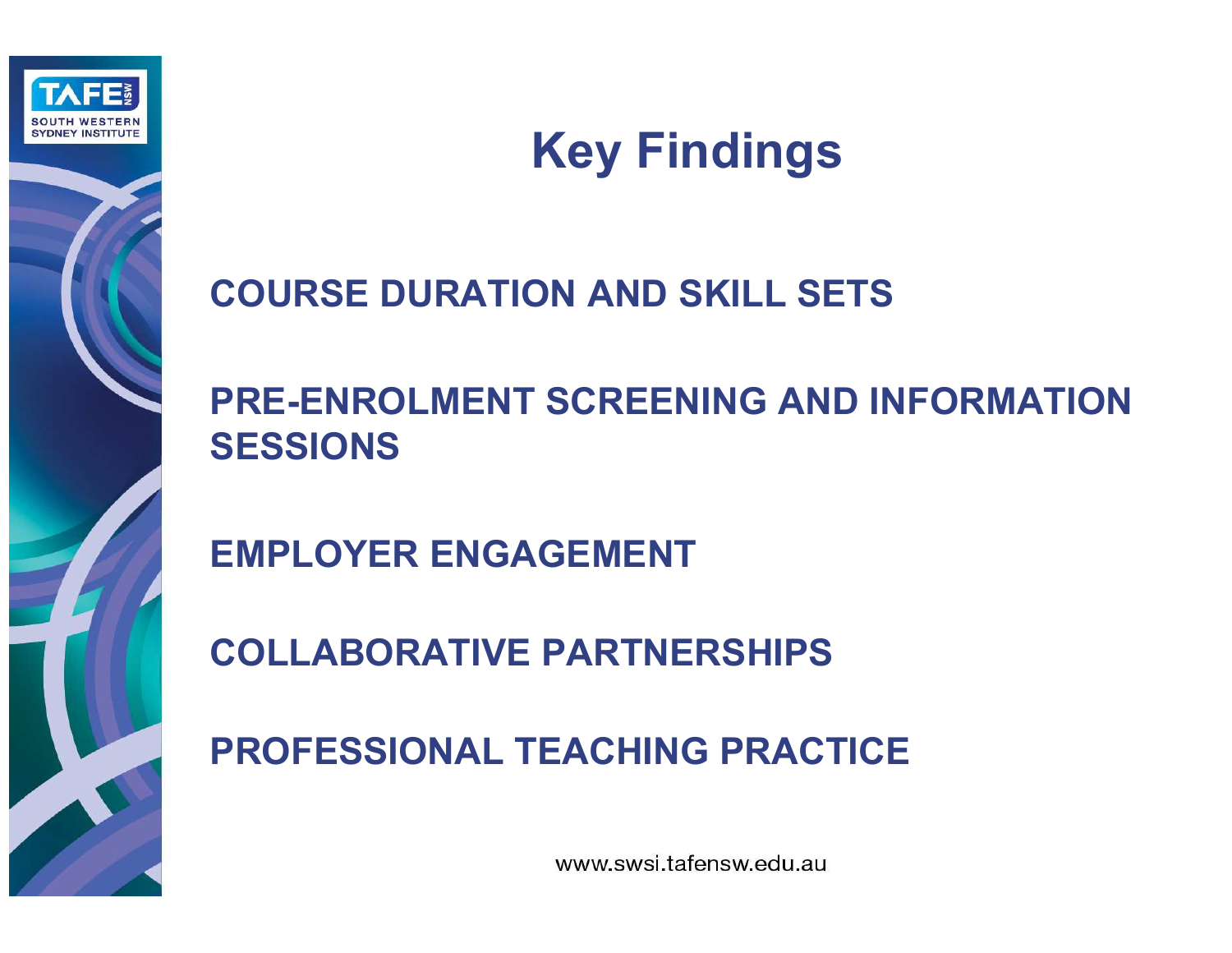

# Project Framework

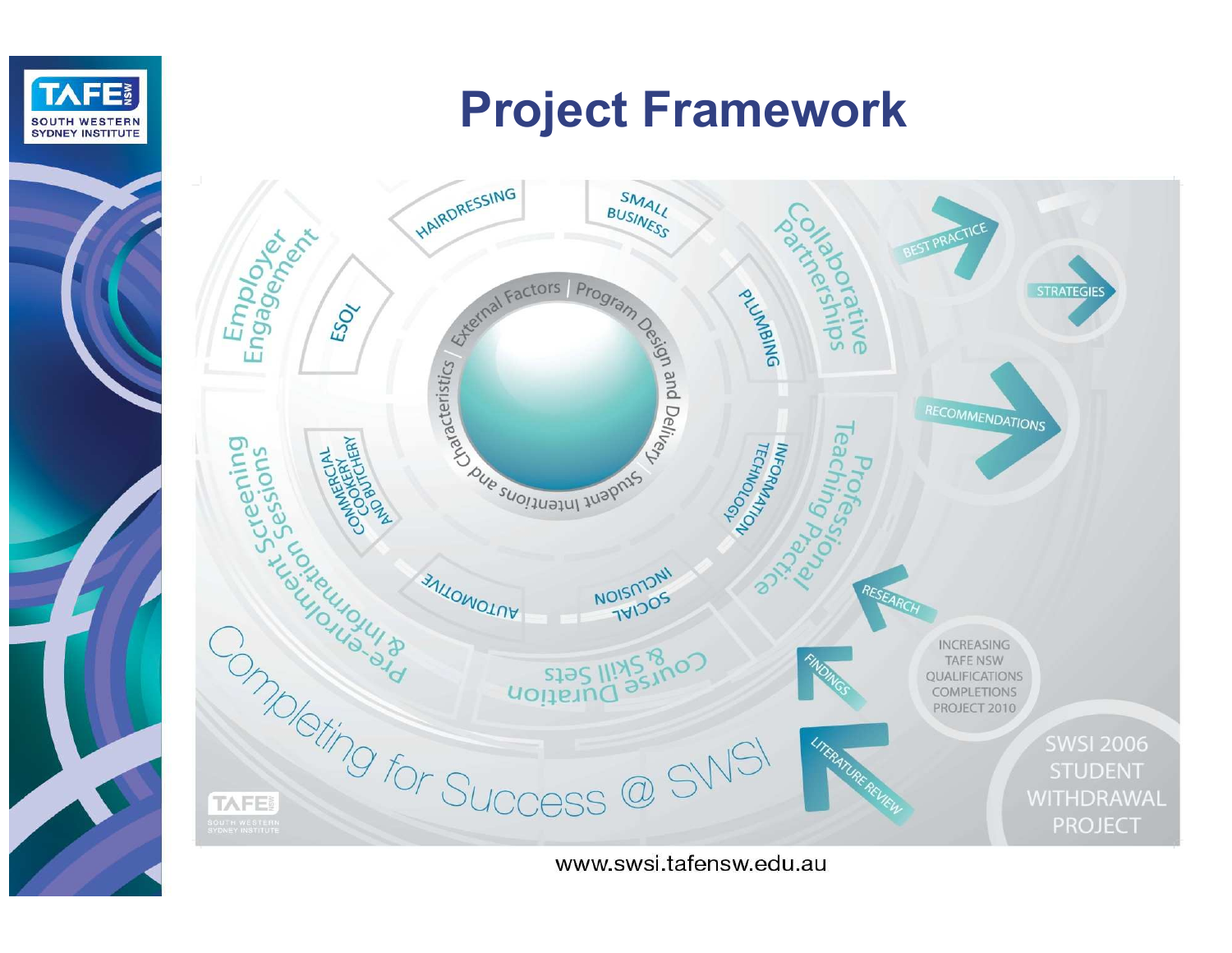

# Lesson's Learnt

- Completions is everybody's business
- Value in Institute wide approach
- Coordination and project management
- •Clear communication strategy
- •Data support
- $\bullet$ Capability development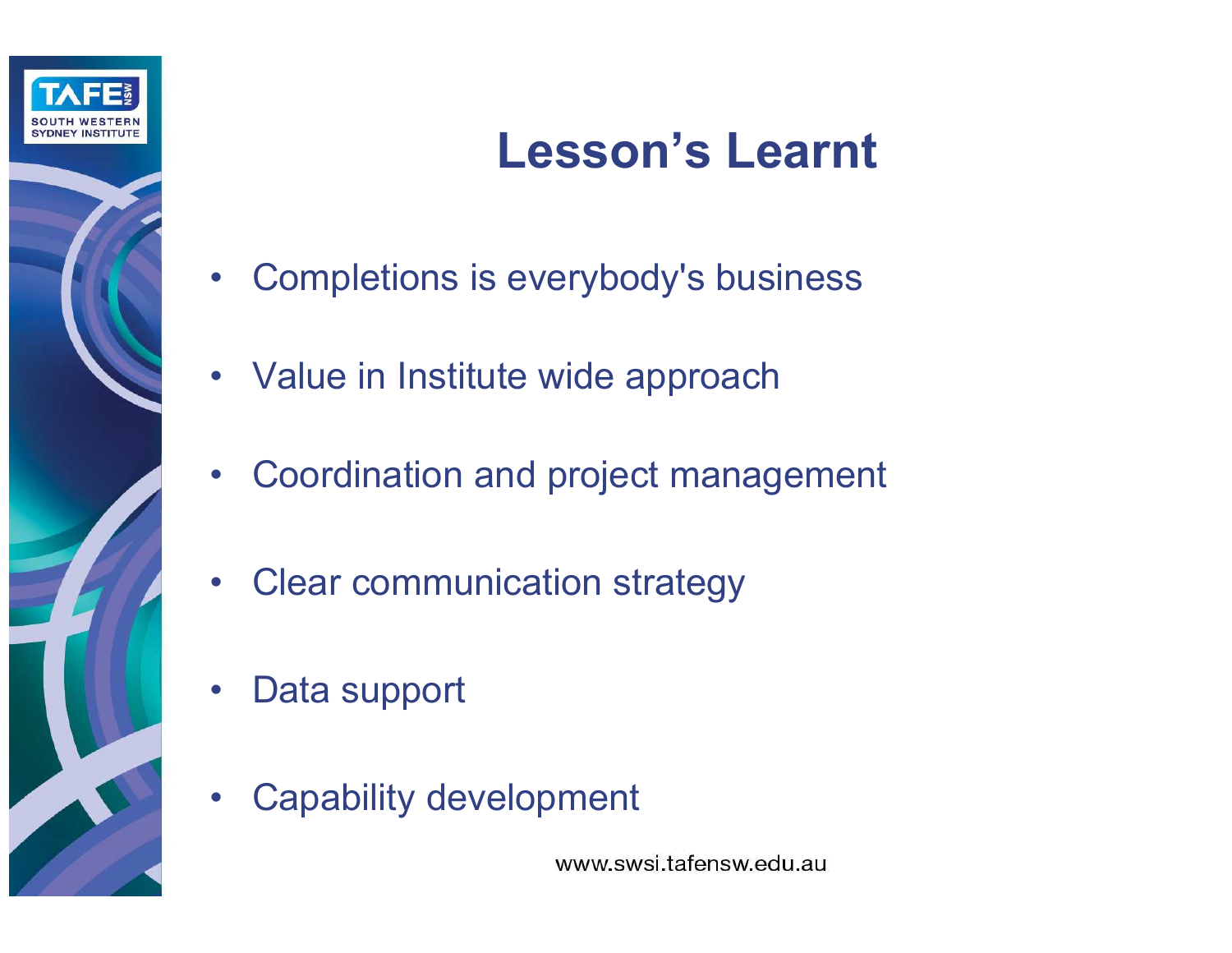

#### Where to From HereLinking Bright Ideas and IQC Findings